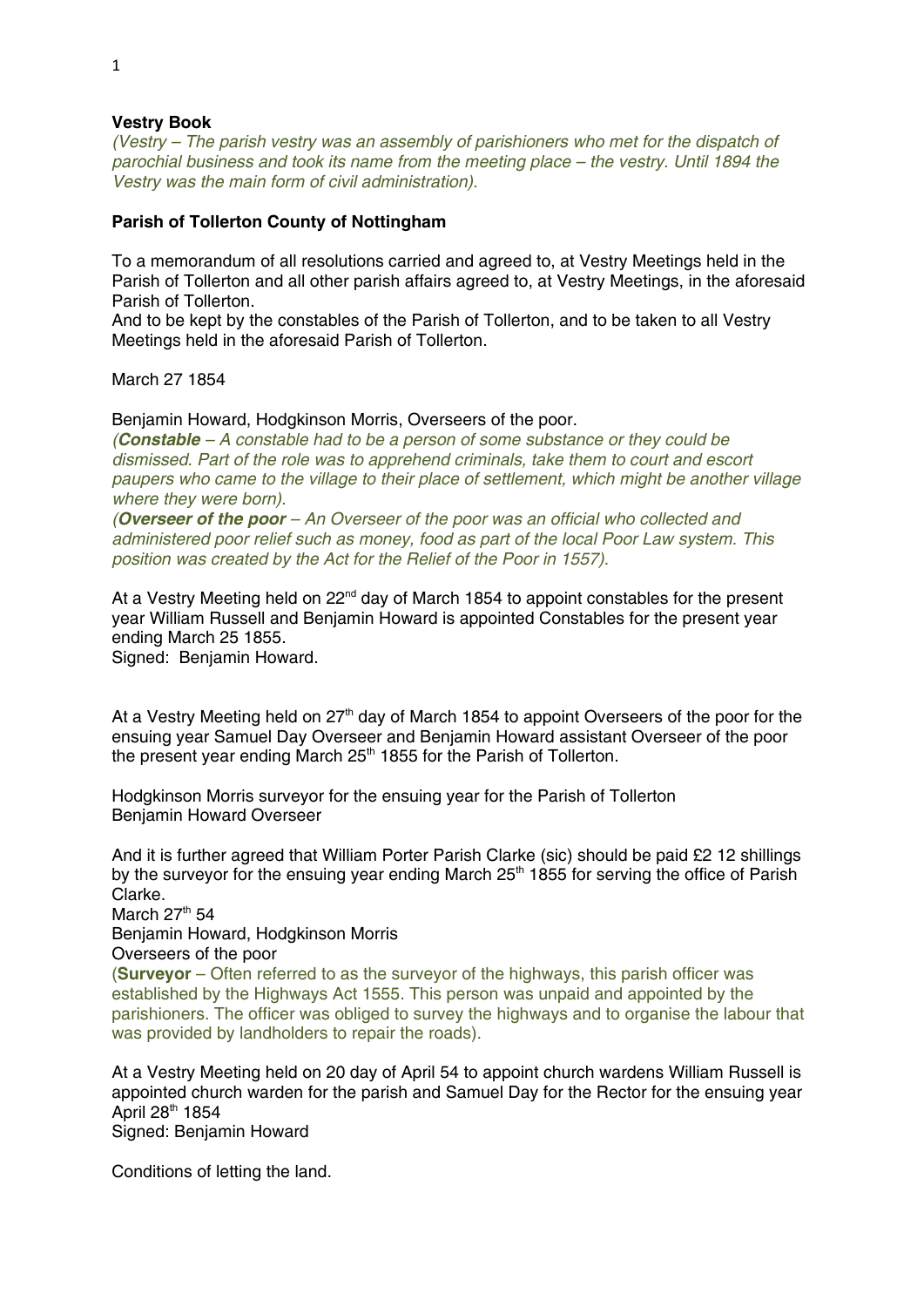So that they shall be lett every year at the giving up of the surveyors accounts to the highest bidder.

And the money to be paid at the time of letting and whosoever takes them will not be allowed to stock them without a letter *lenter* with them.

|                      |                 |    | s   |    |
|----------------------|-----------------|----|-----|----|
| <b>Gamston Lane</b>  | W Morris        |    | 12  | 0q |
| Cotgrave Lane        | <b>B</b> Howard |    | 16  | 0q |
| <b>Edwalton Lane</b> | as              |    | 04  | 0q |
|                      |                 | £1 | 12s | 0d |
| $M\ddot{\text{d}}$   |                 |    |     |    |

William Russell/Constable Benjamin Howard/

At a Vestry Meeting held on  $1<sup>st</sup>$  day of March 1855 to appoint constables for the present year Hodgkinson Morris and Samuel Day

Constables appointed for the present year ending March 1856 Samuel Day

At a Vestry Meeting held on 23<sup>rd</sup> day of March to appoint Overseers of the poor for the parish Tollerton for the ensuing year Carver Savage Overseer and Samuel Day assistant Overseer ending March 25<sup>th</sup> 1856

John Wild surveyor of the highways of the Parish of Tollerton for the ensuing year

At a Vestry Meeting on the 12<sup>th</sup> day of April 55 to appoint church wardens Benjamin Howard appointed church warden of the parish and Samuel Day for the Rector for the ensuing year. Rev R C Ward Chairman

At a Vestry Meeting held on the 18<sup>th</sup> day of April 1855 to pay the surveyor accounts and to let the lanes

|                      |    | s  |    |
|----------------------|----|----|----|
| <b>Gamston Lane</b>  |    | 05 | 0d |
| Cotgrave Lane        | ۴1 | იი | 0d |
| <b>Edwalton Lane</b> |    | በጋ | ωq |
|                      |    |    | ωq |

And it is agreed at the same meeting that Joseph Hull shall be Pinder for the Parish of Tollerton.

And it is further agreed that the constable of the Parish of Tollerton shall be allowed to collect a private rate for the payment of necessary expenses Benjamin Howard Church Constable

Hodgkinson Morris Church Constable

(**Pinder** – A person whose job it was to impound stray animals. Presumably this person would have been responsible for the village pinfold).

At a Vestry Meeting held 14<sup>th</sup> day of June 1855 and it is agreed that Mr Savage shall employ lawyer Welby to proceed in the case of Sarah Richardson lunatic in the Case at Nottingham to oppose her being thrown on the Parish of Tollerton

Mr Savage Overseer of the poor

Chairman Samuel White Day (see copies of newspaper report and end of book)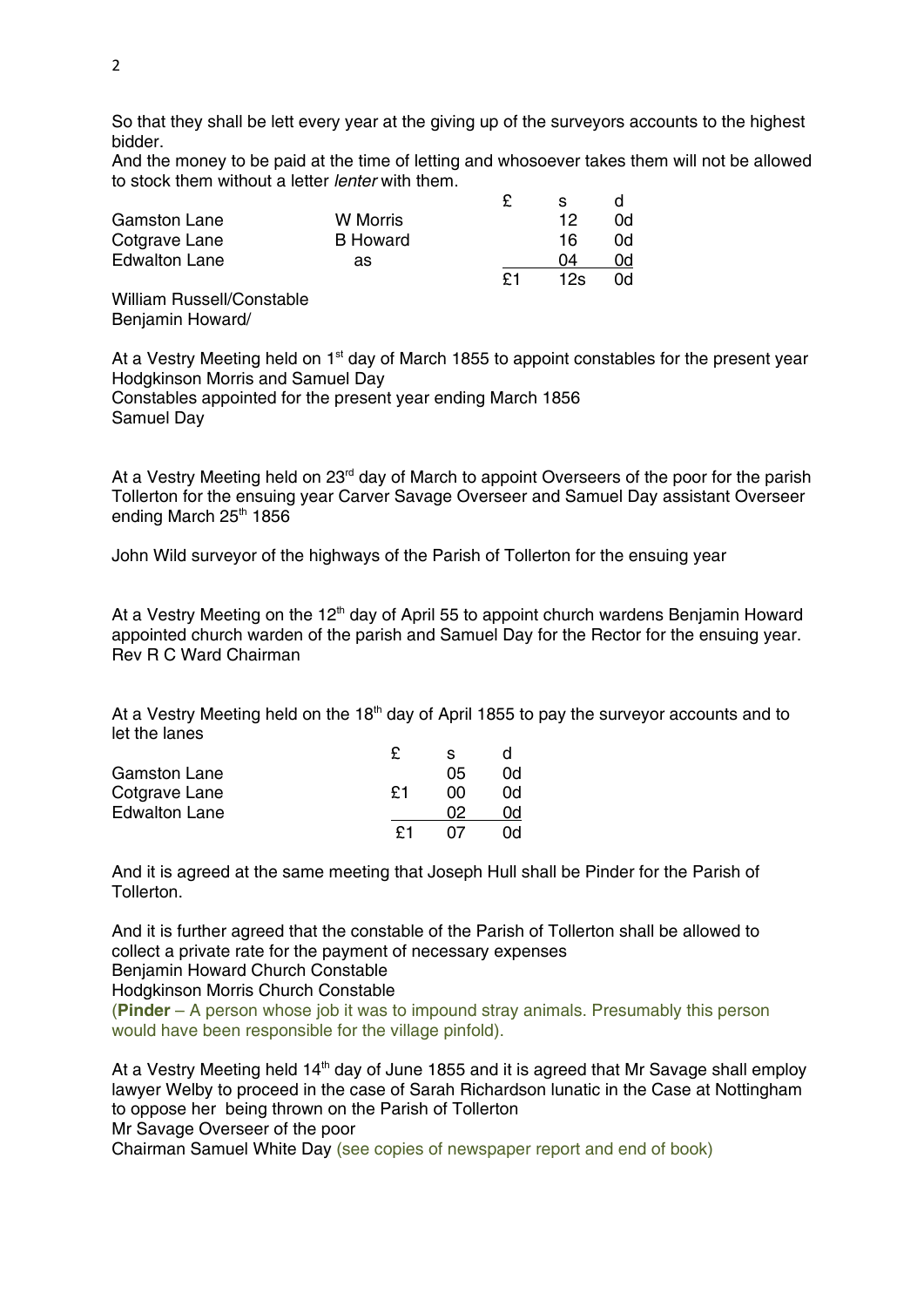At a Vestry Meeting held on 22<sup>nd</sup> day of March to appoint Overseers of the poor for the ensuing year and it is agreed that Mr Hodgkinson Morris served the office of Overseer of the poor, Carver Savage assistant Overseer of the Parish of Tollerton and Carver Savage surveyor of the highways for the Parish of Tollerton. John Wild Chairman At a Vestry Meeting held on the 11<sup>th</sup> day of April 56 to appoint church wardens, such it is agreed for John Wild to be church warden for the Parish of Tollerton for the ensuing year. And the lanes was let at the same time and the surveyor look over accounts. Benjamin Howard/Chairman

| <b>Gamston Lane</b>  | Mr Howard | 13s 0d    |
|----------------------|-----------|-----------|
| Cotgrave Lane        | Mr Wild   | 19s 0d    |
| <b>Edwalton Lane</b> | Mr Morris | 2s 0d     |
|                      |           | £1 14s 0d |

At a Vestry Meeting held on the  $25<sup>th</sup>$  day of March 57 to appoint Overseers. John Wild and Hodkison Morris appointed Overseers of the poor for the ensuing year. Benjamin Howard surveyor of the highways for the ensuing year for the Parish of Tollerton. John Wild Chairman

At a Vestry Meeting held on 14<sup>th</sup> day of April to look over the surveyor accounts To let the lanes and to appoint a church warden for the ensuing year Hodgkinson Morris appointed church warden for the parish for the ensuing year

| <b>Gamston Lane</b>  | H Morris  | $£1$ 0s 0d |
|----------------------|-----------|------------|
| Cotgrave Lane        | John Wild | $£1$ 3s 0d |
| <b>Edwalton Lane</b> | H. Morris | 4s 0d      |
|                      |           | £2 7s 0d   |

At a meeting held of the  $4<sup>th</sup>$  day of march 1858 to appoint constables; and it is agreed for Samuel Day and Benjamin Howard to serve the office of constables for the ensuing year Benjamin Howard constable

At a Vestry Meeting held on  $19<sup>th</sup>$  march 1858 to appoint a Guardian Carver Savage is appointed Guardian for the ensuing year. B Howard Chairman (**Guardian** – According to research the Guardian was appointed to care for the relief and

welfare of the poor of the parish which appears to be the same as the Overseer – sometimes in this Vestry book both are appointed).

At a Vestry Meeting held on 23<sup>rd</sup> day of March 1858 to appoint Overseers. William Russell and John Wild is appointed Overseers of the poor for the ensuing year. And Hodgkinson Morris surveyor of the highways. John Wild Chairman

At a Vestry Meeting on the  $9<sup>th</sup>$  April 1859 to look over the surveyors accounts are examined and allowed and the lanes let at the same time. Carver Savage is appointed to serve the office of church warden for the ensuing year.

| <b>Gamston Lane</b>  | <b>B</b> Howard | 11s 0d |
|----------------------|-----------------|--------|
| Cotgrave Lane        | J Wild          | 11s 0d |
| <b>Edwalton Lane</b> | S Day           | 2s 0d  |

John Wild Chairman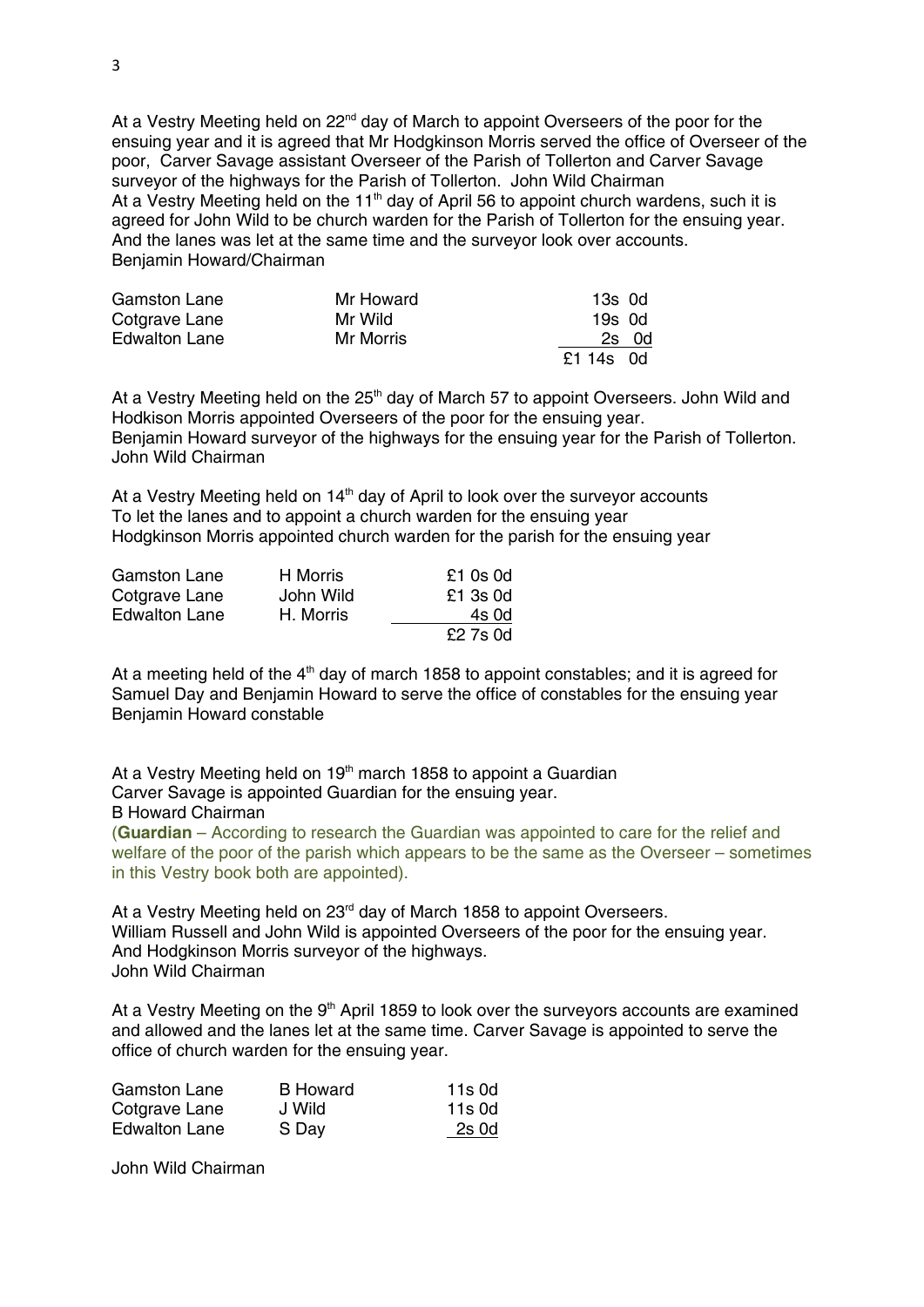At a Vestry Meeting held on the day of July 1859 to appoint constables John Wild and Benjamin Howard constables for the ensuing years.

At a Vestry Meeting held on the  $24<sup>th</sup>$  day of March 1859 to appoint Overseers for the ensuing year for the Parish of Tollerton Benjamin Howard and William Russell Overseers of the poor. Samuel Day surveyor of the highways And Samuel Day nominated Guardian H Morris Chairman

At a Vestry Meeting held on the  $13<sup>th</sup>$  day of April 1859 to look over the road surveyors accounts and to let the lanes at the same time.

| <b>Gamston Lane</b>  |    | 11s 0d |     |
|----------------------|----|--------|-----|
| Cotgrave Lane        |    | 11 $s$ | 0d. |
| <b>Edwalton Lane</b> |    | 2s     | 0d  |
|                      | ۴1 | 4s     | 0q  |

Signed Mr H Morris

At a vestry held this  $13<sup>th</sup>$  day of March 1861 to appoint constables for the ensuing year for the Parish of Tollerton Carver Savage and Thomas Duke

At a vestry held on the 24 day of March 1865 to appoint parish officer for the ensuing year and Mr B Hudson appointed to serve the office of Overseer of the poor and Mr J Wild assistant Overseer and Mr J Wild waywarden and Mr B Howard Guardian and Thomas Knapp and B Howard constables.

Signed B Howard, Mr Russell, H Morris Chairman

(**Waywarden** – someone elected to take care of the highways in the parish, superseding the term 'surveyor of the highway'. The duties involved making a list of people and property liable to pay rates, and also to maintain a list of people within the village who were qualified to vote).

At a Vestry Meeting held on the  $18<sup>th</sup>$  day of March 1867 to appoint parish officers for the ensuing year. Mr Morris and Mr Wild Overseer. Mr Wild waywarden. Mr Russell , Mr Stafford Guardian and Thomas Knapp and William Stafford constables.

At a Vestry Meeting held on the 17<sup>th</sup> day of March 1868 to appoint parish officers for the ensuing year the following persons were appointed. Mr Strong and Mr Morris Overseers Mr Wild waywarden and Guardian Thomas Knapp and Mr Stafford constables Signed Mr Morris chairman

At a Vestry Meeting held on the  $26<sup>th</sup>$  day of February 1869 to appoint parish officers for the ensuing year the following persons were appointed. Mr Strong and Mr Morris Overseers Mr Wild waywarden Rev A A Welby Guardian Mr Strong, Mr Stafford and Mr Knapp constables Signed AA Welby Chairman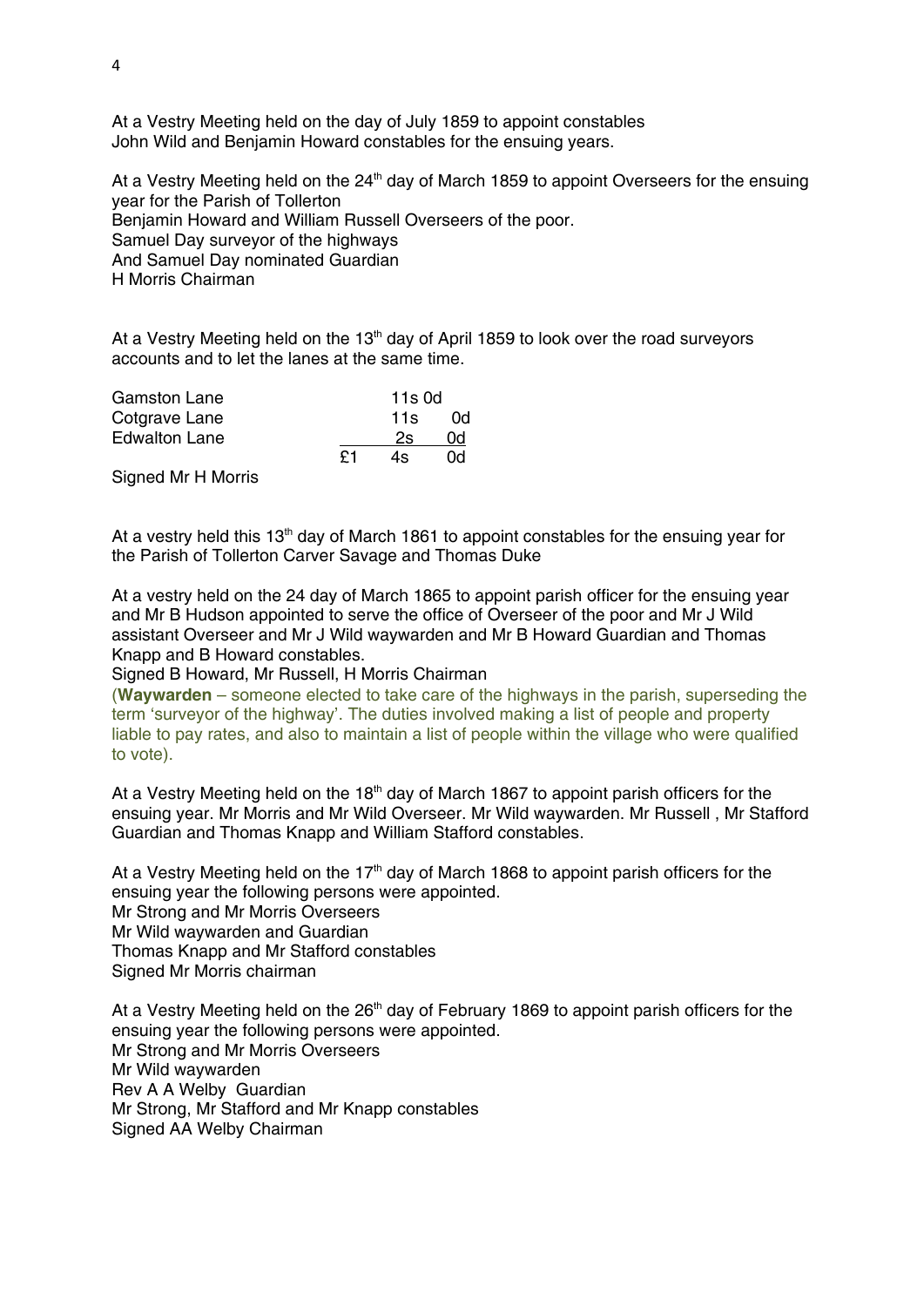At a Vestry Meeting held on the  $8<sup>th</sup>$  day of March 1870 to appoint parish officers the following persons were appointed Mr Strong and Mr Morris Overseers Mr Wild waywarden Rev AA Welby Guardian Mr Strong and Mr Knapp constables Signed AA Welby Chairman

…

At a Vestry Meeting held on  $28<sup>th</sup>$  day of February 1871 to appoint parish officers the following were appointed Mr Russell and Mr Morris Overseers Mr Strong waywarden Mr E Wild and Mr J D Strong constables Rev AA Welby Guardian Signed AA Welby

At a Vestry Meeting held on  $26<sup>th</sup>$  day of February 1873 to appoint parish officers the following were appointed Mr Morris and Mr Strong Overseers Mr Wild waywarden Thomas Duke, Parker and William Strong constables Rev AA Welby Guardian Signed AA Welby chairman

At a Vestry Meeting held on the  $21<sup>st</sup>$  day of March 1876 to appoint parish officers the following were appointed Mr Strong and Mr T Duke Overseers Mr Clarke waywarden Mr T Duke constable Mr Clarke and Mr Strong church wardens Rev AA Welby Guardian of the poor Signed AA Welby chairman

At a Vestry Meeting held on June 1 1876 to let the lanes they were taken by Mr Clarke for the sum of £2 Signed by AA Welby chairman

At a vestry held on the  $9<sup>th</sup>$  day of March 1877 to elect parish officers the following were appointed. Mr Wild and Mr J Russell Overseers Mr Strong waywarden Mr J Duke constable Mr Strong and Mr Clarke church wardens Mr Clarke Guardian of poor Signed AA Welby Rector chairman

At a vestry meeting held on the  $25<sup>th</sup>$  day of February 1878 pursuant to notice duly given and affixed on the doors of the parish church on Sunday 24<sup>th</sup> day of February 1978.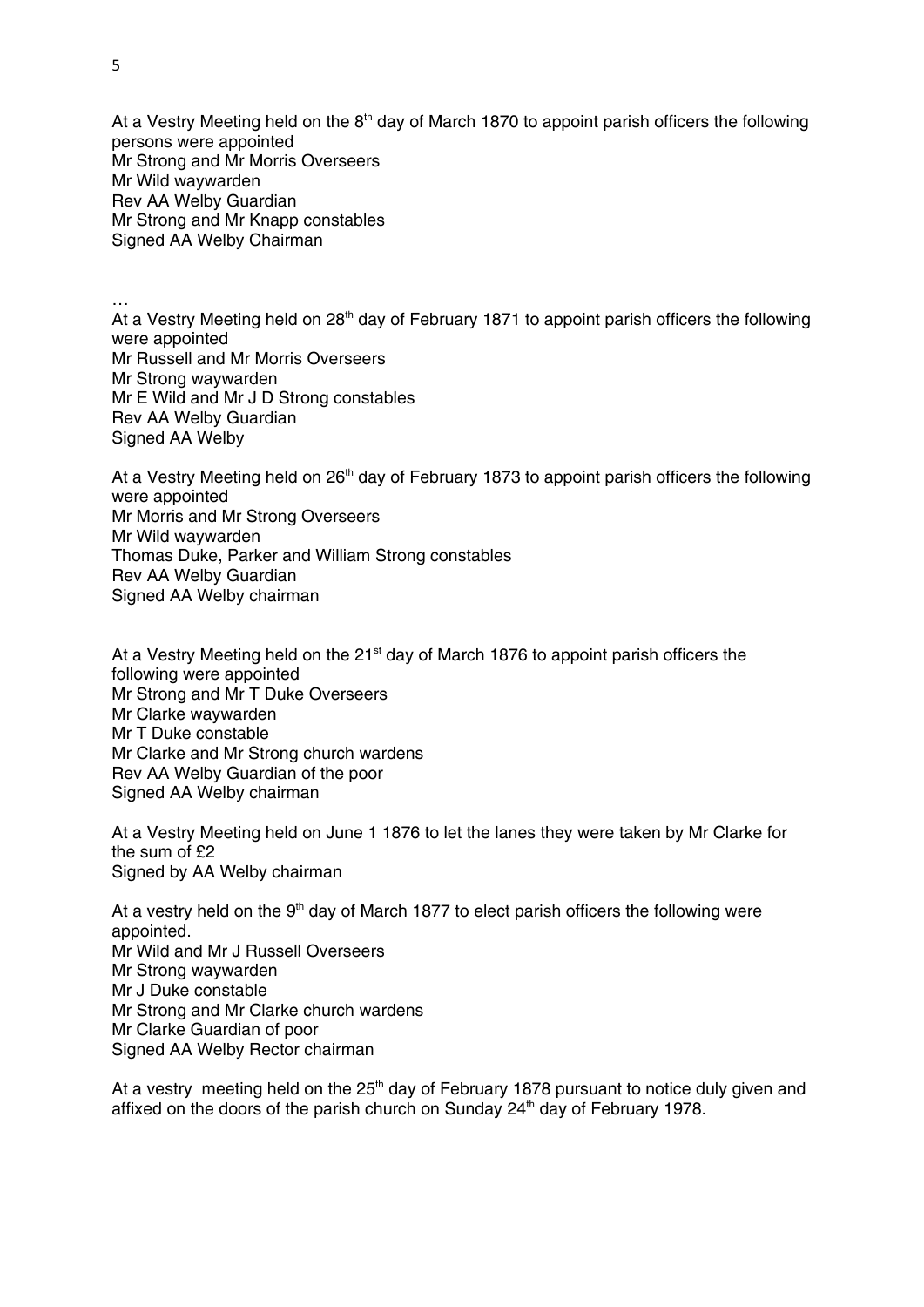Alfred Broadhurst in the chair it was unanimously resolved that Thomas Duke was qualified and being a fit person to fill the office is hereby selected to serve the office of Constable for the ensuing year.

Present Alfred Broadhurst chairman. Jacob S Clarke, Thomas Duke, William Whittacker, Joseph Hall.

In a Vestry Meeting held on the … day of March 1879 pursuant to notice duly given and affixed on the doors of the parish Church on Sunday … day of …… 1879. Alfred Broadhurst in the chair it was unanimously resolved Thomas Edson is qualified and being a person fit to serve the office, is hereby elected to fill and serve the office of Constable for the ensuing year.

Alfred Broadhurst, Chairman.

At a Vestry Meeting held on the  $17<sup>th</sup>$  day of April 1879 pursuant to notice duly given and affixed on the door of the parish church on Sunday  $13<sup>th</sup>$  day of April 1879. ' for the election of parish officers' The following were appointed Mr Russell and Mr Story Overseers Mr Clarke waywarden

Mr Clarke and Mr Story churchwardens Mr Clarke Guardian of the poor AA Welby Chairman

At a Vestry Meeting held on Thursday April 8 1880 for the appointment of parish officers the following were appointed Mr Russell Mrs Wild Overseers Mr Sanders, Mr Brunt Churchwardens Rev AA Welby Guardian of the poor AA Welby chairman

At a Vestry Meeting held on the  $28<sup>th</sup>$  day of February 1881 pursuant to notice duly given and affixed on the door of the parish church on Sunday  $27<sup>th</sup>$  Feb 1881 Alfred Broadhurst the Chairman.

It was unanimously resolved that Thomas Edson is qualified and being a person fit to serve the office is hereby elected to fill and serve the office of Constable for the ensuing year. Present Mr Broadhurst, Mr Russell, Mr Brunt & Mr Edson Alfred Broadhurst Chairman

At a Vestry Meeting held on the 23<sup>rd</sup> day of March 1882 pursuant to notice duly given. Present Alfred Broadhurst in the chair, J H Sanders, Henry Wild, Thos C Edson and others. Henry Wild was elected to fill the office of waywarden and requested to attend the meeting at Bingham and vote for the dissolution of the Board of Highways. Alfred Broadhurst Chairman

 $22<sup>nd</sup>$  July 1883 At a Vestry Meeting held this day pursuant to notice duly given and affixed on the door of the parish church of Tollerton on the previous Sunday.

Present Alfred Broadhurst in the chair, John Russell and Thos Crafts Edson Thos Crafts Edson was appointed Constable for the parish for the year ensuing. Alfred Broadhurst Chairman

 $29<sup>th</sup>$  March 1883 At a Vestry Meeting held this day pursuant to notice duly given and affixed on the doors of the parish church on Sunday  $25<sup>th</sup>$ .

Present Alfred Broadhurst in the chair, Thomas Hickling, Thos C Edson, William Hickling and Thomas Chambers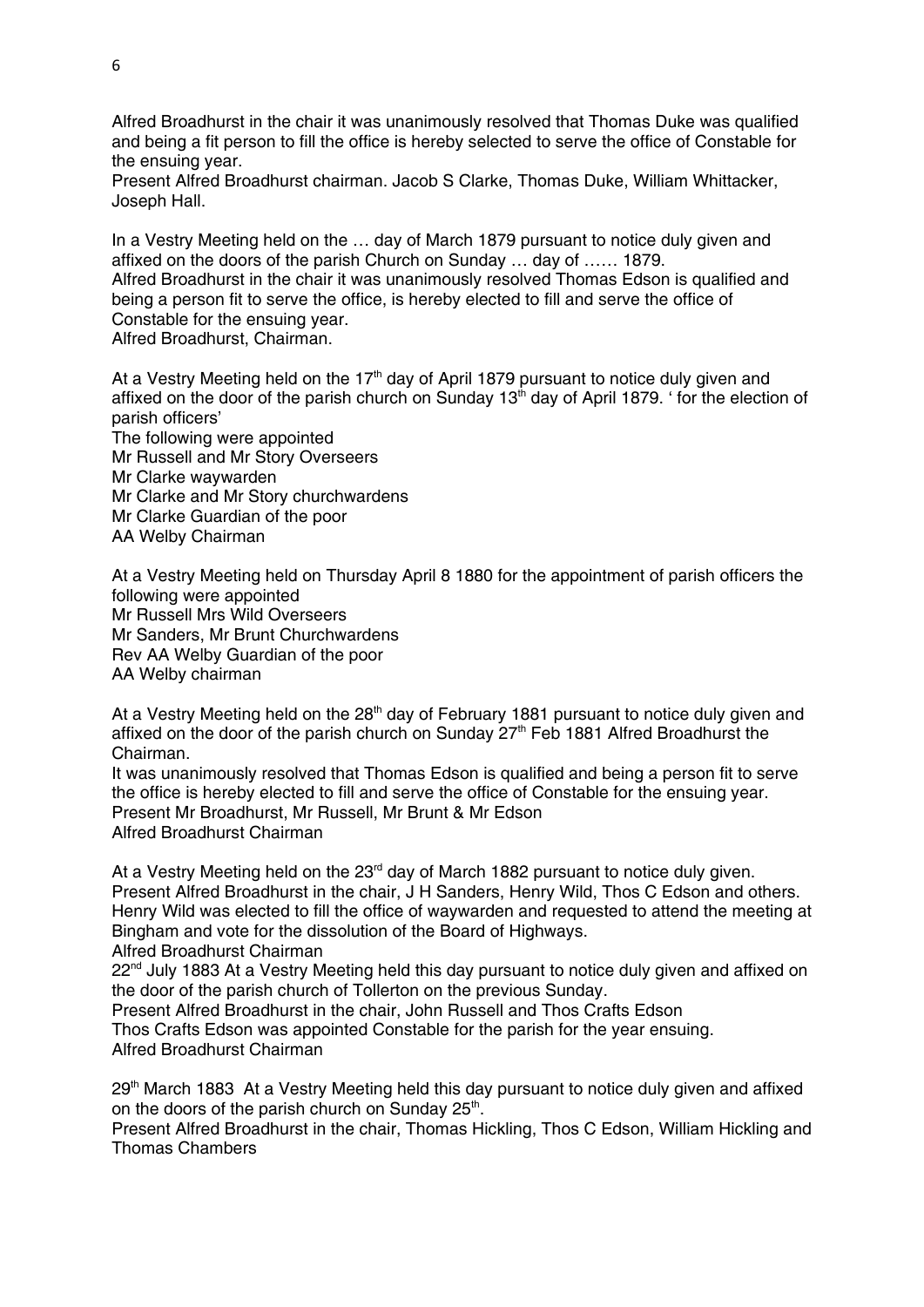The churchwardens accounts were produced and passed. It was resolved that John Russell is appointed Guardian and John Russell and Sarah Wild Overseers of the poor, that Sarah Wild be appointed waywarden and Thomas Crafts Edson Churchwarden for the parish for the ensuing year. Alfred Broadhurst Chairman.

At a Vestry Meeting held this  $20<sup>th</sup>$  day of March 1884 pursuant to notice duly given on Sunday 16<sup>th</sup> day of the same month Present Alfred Broadhurst in the chair. Henry Wild, Thomas Crafts Edson. The churchwardens accounts were produced and passed. Resolved that the following be elected parish officers for the pursuing year Elizabeth Wild Overseer of the poor and waywarden Thos Crafts Edson Constable Henry Wild Churchwarden Signed Alfred Broadhurst Chairman

At a Vestry Meeting held on the 19<sup>th</sup> day of March 1885 pursuant to notice duly given present The Venerable Archdeacon Hobbs in the chair. Alfred Broadhurst, Henry Wild, Thos Crafts Edson. The churchwardens accounts were examined and passed. And the following were elected parish officers for the ensuing year. Elizabeth Wild Overseer of the poor and waywarden. Thos Crafts Edson Constable. Henry Wild Churchwarden. Signed S Hobbs Chairman

At a Vestry Meeting held this  $8<sup>th</sup>$  day of April 1886 in and for the Parish of Tollerton pursuant to notice duly given. Present Alfred Broadhurst in the Chair, Henry Wild and Thomas Crafts Edson. The churchwardens accounts were examined and passed and the following were elected parish officers for the pursuing year. Elizabeth Wild Overseer of the poor, Henry Wild Churchwarden and Waywarden, Thomas Crafts Edson Constable, Alfred Broadhurst Chairman.

At a Vestry Meeting this  $7<sup>th</sup>$  day of April 1887 in and for the Parish of Tollerton pursuan to notice duly given. Present Alfred Broadhurst chairman, Henry Wild and Thomas Crafts Edson. The following were elected officers for the parish for the pursuing year Elizabeth Wild Overseer of the poor, Henry Wild Church Warden and Waywarden, Rev AA Welby poorlaw Guardian and Thomas Crafts Edson Constable. Signed Alfred Broadhurst Chairman.

At a vestry held on the  $2^{nd}$  day of April 1888 in and for the Parish of Tollerton pursuant to notice duly given. Present The Rev Abraham Adlard Welby Rectory in the chair. Alfred Broadhurst, Henry Wild and Thomas Crafts Edson. The churchwardens accounts were examined and allowed and the following were elected parish officers for the pursuing year. The Rev AA Welby poorlaw Guardian, Henry Wild Overseer of the poor, waywarden and churchwarden, Thos Crafts Edson Constable. Chairman

At a Vestry Meeting held this third day of April 1889 in and for the Parish of Tollerton pursuant to notice duly given. Present Alfred Broadhurst chairman, Henry Wild and Thomas Crafts Edson. The churchwardens accounts were passed and allowed and the following were elected officers for the ensuing year. His Rev AA Welby poorlaw Guardian, Henry Wild Overseer of the poor, waywarden and churchwarden, and Thomas Crafts Edson Constable. Signed Alfred Broadhurst Chairman.

In a Vestry Meeting held this second day of April 1890 in and for the Parish of Tollerton pursuant to notice duly given. Present Alfred Broadhurst chairman, Henry Wild, William Mosley, and Thomas Crafts Edson. The churchwardens accounts were examined and